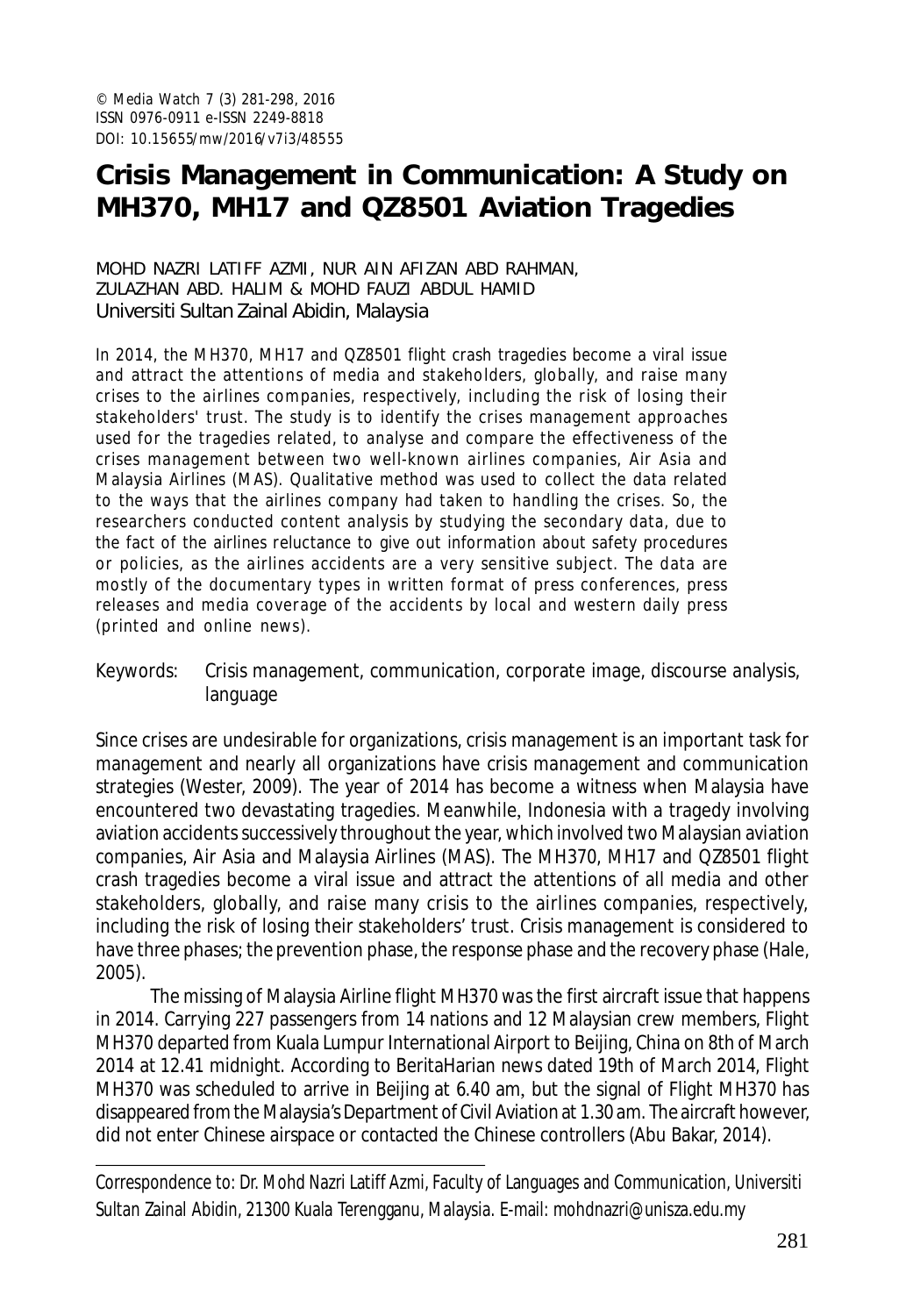On 17th of July 2014, which is four months after the missing of Flight MH370, Malaysia Airlines faced another crash when Flight MH17 that scheduled to depart from Amsterdam at 6 pm and arrive to Kuala Lumpur at 6.10 am, was reported to be shot down by the Pro-Russia separatists near the Ukraine border using a long-range surface-to-air Buk missile as it mistaken it for another aircraft, killing 283 passengers and 15 crews on board. The tragedy was confirmed by MAS itself after they were told by Ukrainian Air Traffic Control (ATC) that it had lost contact with MH17 at 30 km from Tamak waypoint, approximately 50 km from the Russia-Ukraine border and they confirmed the location of a burning Malaysian plane in the Eastern Ukraine. Two days before the year 2014 ends, another aircraft crash occur, involves an aircraft that belongs to Air Asia, another airlines company based in Malaysia. The accident is the second-deadliest in Indonesian territory. It was also Air Asia group's first fatal accident in 18-year history of company. Air Asia flight QZ8501 was a scheduled international passenger flight, operated by Air Asia group affiliate Indonesia Air Asia, from Surabaya, Indonesia that departed at 5.20 am, and was scheduled to arrive to Singapore Changi Airport at 8.30 am. On 28 December 2014, the aircraft operating the route, an Airbus A320-216, crashed in bad weather, killing all 155 passengers and seven crew on board.

### **Problem Statement and Purpose of Study**

In order to analyze the crisis management, the conceptual framework of Input, Treatment/ Services, Outcomes and Impact which proposed by Abu Bakar, Hamzah and Muhammad (2014) and the Situational Crisis Communication Theory will be used and described, which was developed by Coombs and Holladay (2002). However, the approaches used by both airlines were different, in resolving the crisis they faced in their almost the same tragedies. So, a content analysis and a quantitative analysis were conducted in this research to identify the crisis management approaches used by Air Asia and Malaysia Airlines to gain back the trust of their stakeholders and to maintain their corporate images. Hence, the purpose of this study is to identify the crisis management approaches used for the tragedies related. The following research questions will be addressed:

- RQ1: What are the strategies used by Air Asia and MAS to solve the crisis?
- RQ2: How the choices of crises management strategies are affect the effectiveness of solving the crisis itself?

The findings of this research would help Malaysian in general to understand the similarities and differences of crisis management strategy used by MAS and Air Asia. Thus, it is hoped that this study will help promoting openness, tolerance, cooperation among airlines when handling crisis, in general.

### **Literature Review**

The crises that befell the organization will affect the reputation of the organization (Coombs, 2007). So, the way taken by the organization will then effect the perception of the stakeholder towards the organization and the perception given by the stakeholders after the crisis will portray the reputation of the organization. Upholding and develop a good reputation is very important as it create many benefits to the organization, such as, it may create a new customer, investors and it may giving an advance in term of financial.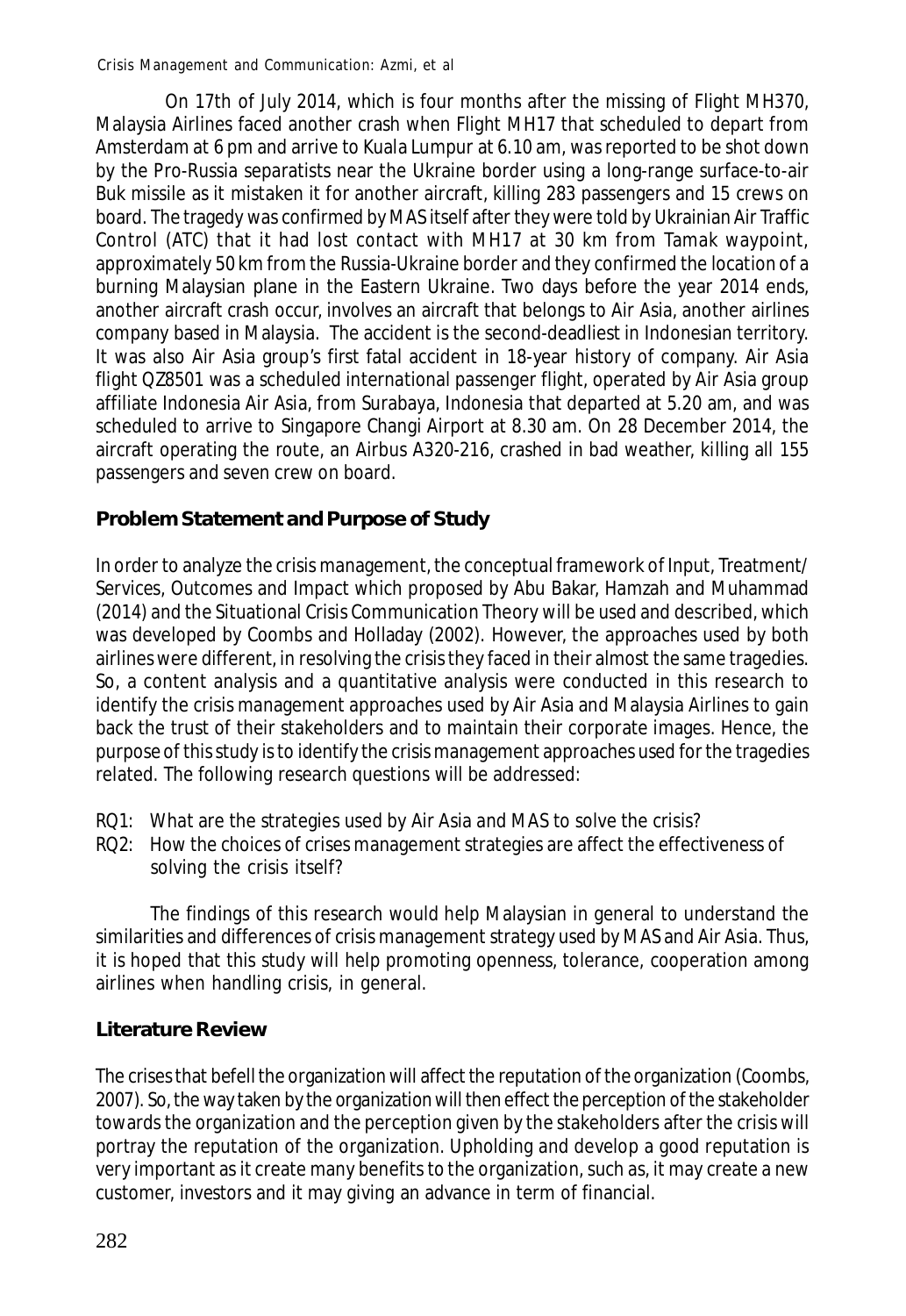According to Stephen et al. (2005), crisis is a situation that damaging the human lives, property, the environment or any combination of the above. Same goes to Hale et al. (2005), crisis is defined as a chain of events that have severe consequences. Common to nearly all definitions of crisis is the elements of surprise (Massey, 2001), or either the triggering event of the crisis itself was unexpected or considered to have a low probability of occurring (Hale, (2005); Alpaslan, 2009). Stephen (2005) also describes that crisis is a triggering event that expected to happen in the future, but not at the time when it occurred. As the triggering events were not expected, the organization will lose control over the situation for at least a brief time. Depending on how crisis is perceived, organizations face the possibility of severe consequences for its image, reputation of the company and the stakeholder's perception, evaluation and trust in the future (Coombs & Holladay, 1996).

### **Methodology**

Conceptual Framework of Input, Treatment/Services, Outcomes and Impact

The conceptual framework of Input, Treatment/Services, Outcomes and Impact were proposed by Abu Bakar, Hamzah and Muhammad (2014). This conceptual framework is used to identify the crisis management strategies and approaches taken by the organization in handling the crisis. In this framework, the actions taken by the organization will be divided into four major levels which are input, Treatment/Services, Outcomes, and Impact. According to Abu Bakar, Hamzah, & Muhammad (2014), Input denotes the alterations or changes that are initiated during and after both tragedies to activate manage the crisis. The input consists of Society, Media, Aids and Infrastructure. Treatments and Services refer to the actions taken by the Malaysian government in managing the worst air disaster that hit the nation. Outcomes denote the consequences triggered based on the treatment and services provided by the government. Impact signifies the impact of the treatment and services provided by the Malaysian government on the families of the victims, society and the nation. Below shows how the conceptual framework is constructed:



Figure 1. Conceptual framework of input, treatment/services, outcomes and impact

Qualitative method was used to collect the data related to the ways that the airlines company has taken to handling the crises. So, the researchers will conduct content analysis by studying the secondary data, due to the fact of the airlines reluctance to give out information about safety procedures or policies, as the airlines accidents are a very sensitive subject. So, the secondary data collected from a wide variety of sources. The data are mostly of the documentary kind in written format of press conferences, press releases and media coverage of the accidents by local and western daily press (printed and online news).

### Press Conferences and Press Releases

The researchers choose to analyse the press conferences instead of annual report because the MH370, MH17 and QZ8501 are the current issue in Malaysia and there is no full report written by the airlines company because these tragedies are still under investigation.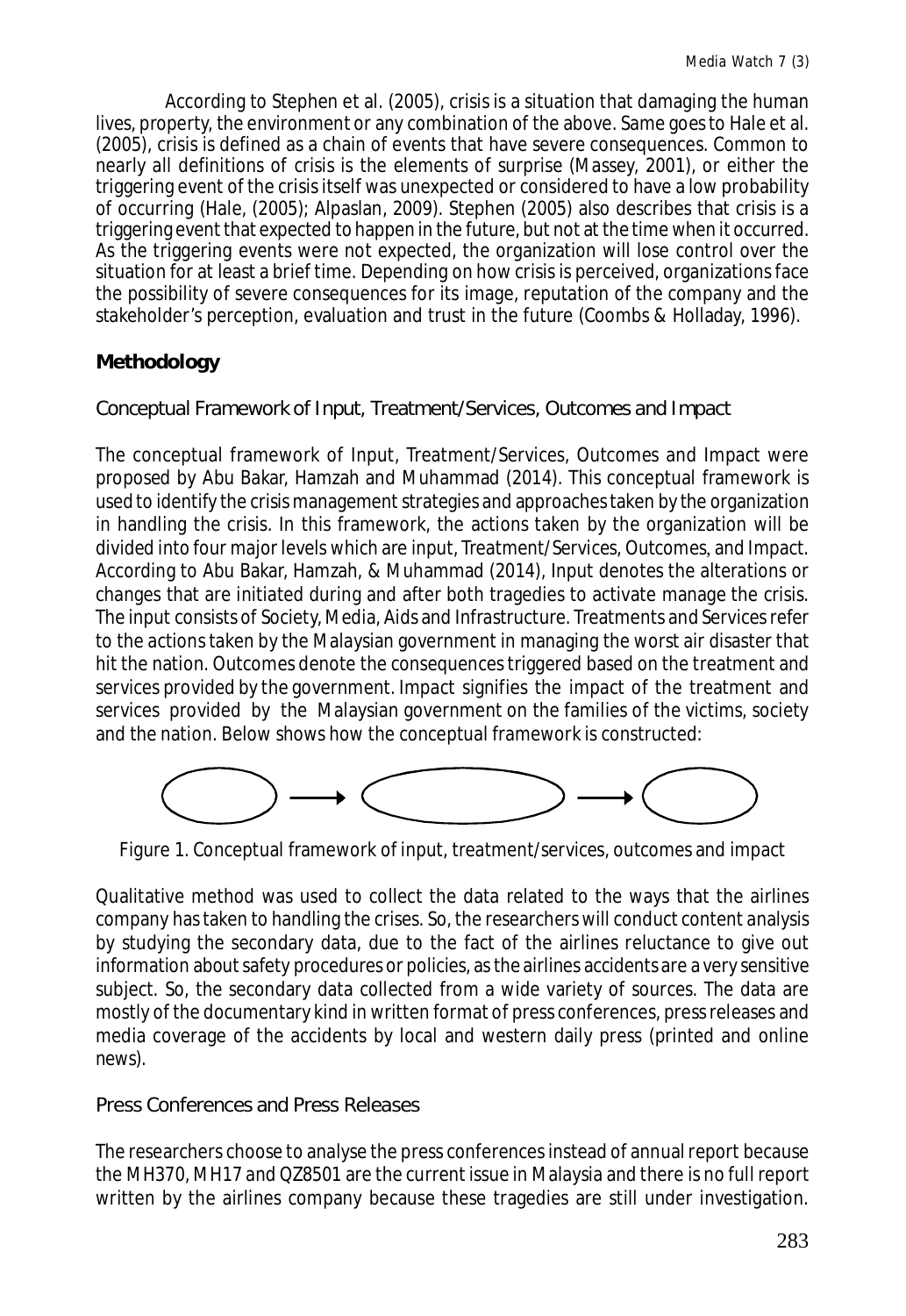When looking for the material, the researchers analysed the first press conference held by the airlines companies after the incident. By doing this, the researchers are able to make a comparison in similarities and differences between the airline situations at the time. The press releases were found at each airlines respective homepage, because both MAS and Air Asia had all the press releases regarding the aircraft incidents in the archives.

### Media Coverage

In the collection of the data through media coverage, the researchers went through all local and western press that have the trustworthy and legitimate values in their news reports. The media coverage used in this research was CNN News, BCC News, the Telegraph, the New Straits Times, the Malay Mail online news, and several others trusted media agencies.

### Quantitative Method

A structured questionnaire was constructed to analysing two major aspects that related to the topic which are the level of effectiveness and comparison between Air Asia and MAS. The questionnaire was divided into three main sections: Section A and B containing Likert questions which comprises into two phases, before crisis that contain three questions and after crisis which contain three and four questions, respectively. The questions will evaluate the perception of the stakeholders toward the organisation before and after the crisis. Besides, Section C comprises of three objective questions and two open-ended questions. This section will evaluate the opinions of the public towards the effectiveness of the crisis management used by both airlines company. The questionnaires were distributed to 20 respondents. The respondents are from the Institute of Industrial Training Sandakan (ILP Sandakan) staffs. The respondents are selected based on their frequency of travelling or using aircraft. The respondents are among the staffs that have frequent outstation works and used Air Asia and MAS as their airlines transportation companies. The respondents also are among the workers who live in peninsular Malaysia and work at ILP Sandakan. So, they always used the airlines as their main transportation.

## **Discussion and Findings**

284 The analysis of the study is divided into two main stages: During crisis and Post-crisis. During crisis stage will be taken during the first week of the incidents and post-crisis will be analysed after the first week of the tragedies. Each stage will be analysed by using the conceptual framework proposed by Abu Bakar, Hamzah, and Muhammad (2014) which divided into four main levels—Input, Treatments/Services, Outcome, and Impact. Input denotes the alterations or changes that are initiated during and after the tragedies to activate manage the crisis. This consists of Society, Media, Aids and Infrastructure. Treatments and Services refer to the actions taken by Malaysia Airlines, Air Asia and the Malaysian government in managing the worst air disaster that hit the nation. Outcomes denote the consequences triggered based on the treatment and services provided. Impact signifies the impact of the treatment and services provided on the families of the victims, society and the nation (Abu Bakar, 2014). However, the findings will include only one component in the framework, which is Input. Input will be divided into four subcategories, media, aids, society, and lastly the company. Since Malaysia Airlines is a government-based company, the findings will be included on what the Malaysia government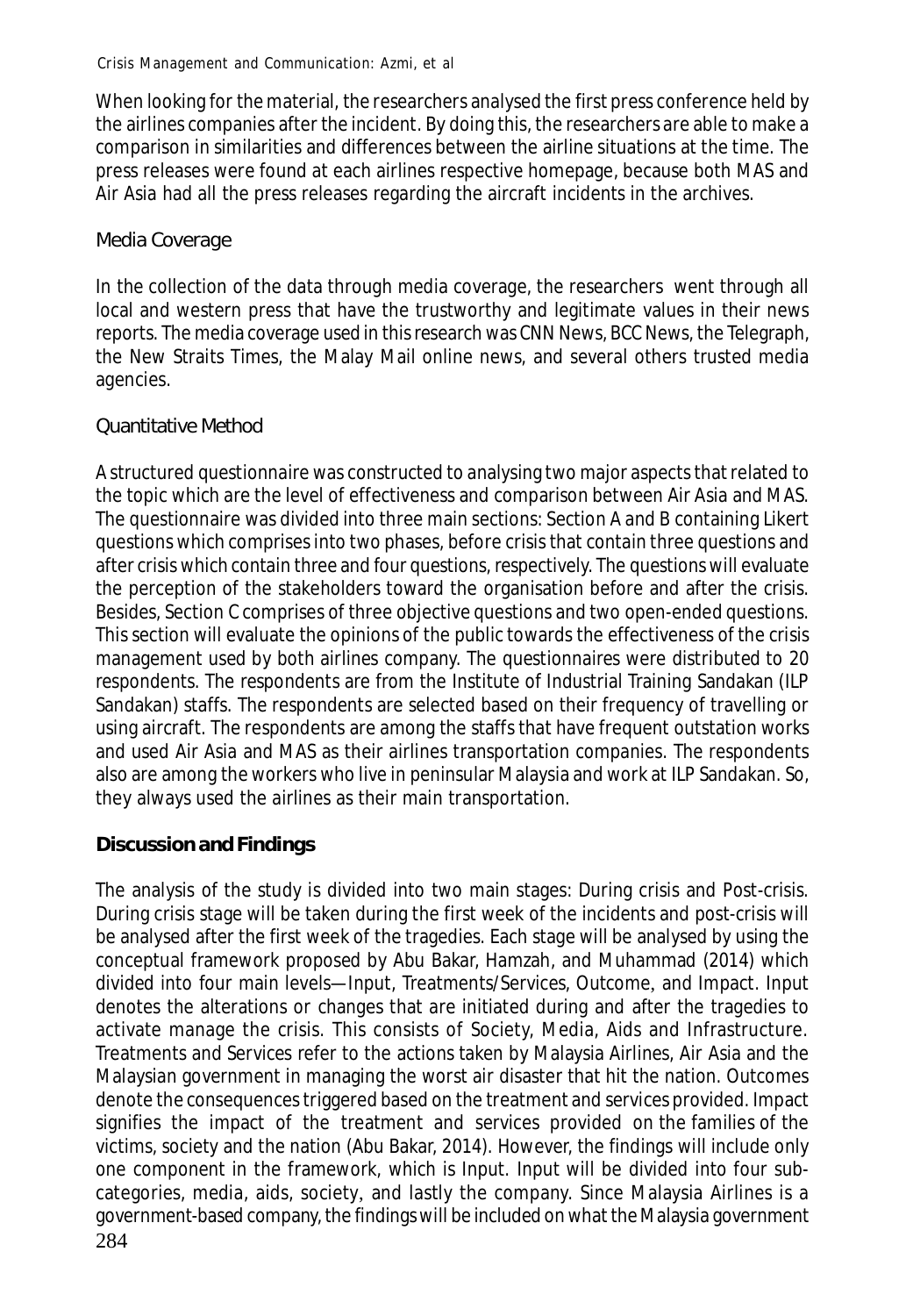takes to handle the crisis. However, Air Asia is not a government-based company, so the result will be comprised only on what the Air Asia's management takes to overcome the tragedy.

### **During Crisis**

### (i) MH370 Tragedy

### *Media*

The first week of the tragedy is seems a hard time for Malaysia Airlines and the government of Malaysia to handle it. In the first week, the initiative taken by both MAS and the government of Malaysia were conducting the media coverage through mass media, press conferences and printed newspaper. Since the day the missing of Flight MH370 was announced, it received non-stop media coverage from various local and foreign media agencies, such as BeritaHarian, Malaysiakini, New Straits Times, Bernama, The Mail, CNN and others which reporting continuous updates about the missing Flight MH370. The media coverage focuses on the mystery of Flight MH370, since there is no clear explanation given by the government of Malaysia and MAS itself regarding to the disappearance. MAS and Malaysia government also used press conferences to report the updated information about Flight MH370. The first live Malaysia Airlines press conference was held on 9th of March 2014 at 7.24 am from Sama-Sama Hotel, KLIA (Kuala Lumpur International Airport) on the missing MH370 Kuala Lumpur-Beijing flight and the press conferences were conducted every half an hour. During the press conference, Malaysia Airlines released a statement confirming that flight MH370 had lost contact with Subang Air Traffic Control. The airlines pledged to provide regular updates on the plane's disappearance. The statement was also posted on Facebook, where it prompted thousands of shares and comments praying for the passengers' safety. Malaysia Airlines also used the social media such as Facebook and Twitter to give updated information regarding to the missing of MH370 throughout the first week of the tragedy. MAS have also reported the latest information through their official Facebook page and Twitter account.

### *Aids*

Multinational supports were given by China, the United States and Australia in the searching mission, which is led by the Malaysia authorities. The Pentagon dispatches a naval destroyer and a surveillance plane to aid in the search for the missing jet. Australia sends RAAF jets which are equipped with sensors and electro-optics detectors that are ideal for the operation and 18 Australian crew members on board each RAAF jet to join the search efforts for the missing Malaysia Airlines plane and responsible in overseeing the search at the Indian Ocean. Meanwhile, China provided satellite to join the search for missing flight MH370. A fleet of Earth-monitoring satellites join the search, providing high-resolution data to authorities on the ground. Apart of the international support, the local also contributes in the search mission. There are one thousand fishermen from the PersatuanNelayanKawasan (Regional Fishermen Association), Kuantan, were voluntarily to help in the search mission.

### *Society*

The family members of the victims in the tragedy are fall under society. On the first week of the incident, the Malaysia government provides the accommodation for the family members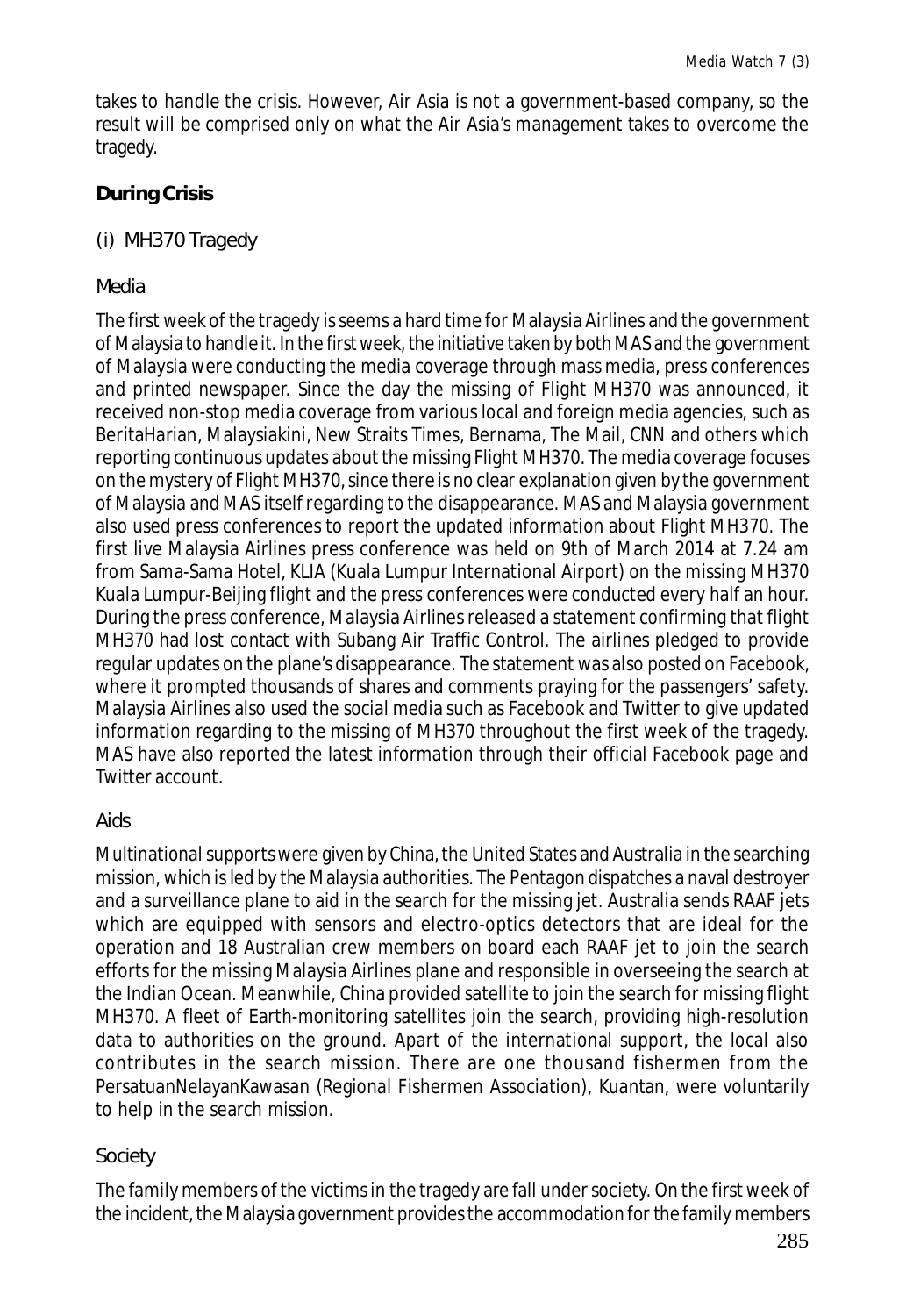of MH370 victims, especially the family members from China. The family members were stay at Cyberjaya Hotel with free foods, and other requirements were paid by the government of Malaysia.

### (ii) MH17 Tragedy

### *Media*

Same goes to the tragedy of MH370, Flight MH17 tragedy also use media as an initiative to handle the crisis. MH17 received relentless attention from both mass media and printed media throughout the world. However, there is an obvious difference in the focus of the news reports. In case of MH17, the media highlights on the terrible and criminals event which caused the horrible accident, instead of focuses on the mystery, conspiracy and theories like in the MH370 case. Thus, foreign newspapers such as the Guardians, the Sun (United Kingdom), the Telegraph (United Kingdom), de Volkskran (Netherlands), Bild (Germany) and the Advertiser (Australia) are more interested to report on the issue about who is responsible for the shot of Flight MH17. Apart of the coverage through the newspaper, MAS also updated the information regarding MH17 through official Facebook and Twitter; serve for the public to follow. MAS and the Malaysia government also conduct press conference to handle the crisis. The first press conference was held on 17th of July 2014 by the MAS authority, to announce the tragedy to the public, especially to the Malaysian.

### *Aids*

As for the MH17 tragedy, the supports were given by several countries to expedite the deportation process of the remains of the passengers and crew of Flight MH17. For example, the Malaysia government were help by the president of United States, Barrack Obama, and the Dutch prime minister, Mark Rutte.

(iii) Air Asia Flight QZ8501 Tragedy

### *Media*

In the case of Flight QZ8501 tragedy, Air Asia authorities report all the updated information regarding the QZ8501 tragedy through their official Twitter account and Facebook and their official website. The newspaper also will report based on the updated status done by Air Asia in their Twitter and Facebook account. A press conference also conducted by the Air Asia CEO, Tony Fernandez to announce the current situation of QZ8501. The focus of the media coverage such as BeritaHarian, New Straits Times, BBC, the Times and the Japan Times are demanding the reasons behind of the horrific tragedy of QZ8501.

### *Aids*

Various supports were given to the Air Asia crews and the Indonesian government in the search mission to find the aircraft debris and the victims. The search mission was beginning on the next day after the tragedy. The searches were led by the Indonesian authorities by sending the National Search and Rescue (BASARNAS), Indonesia and National Air Force Indonesia (TNI-AU). Malaysia has given aid by sending the search and rescue team from Malaysia, which is the Malaysian Armed Forces that is divided into two, which are KD Lekir and KD Pahang.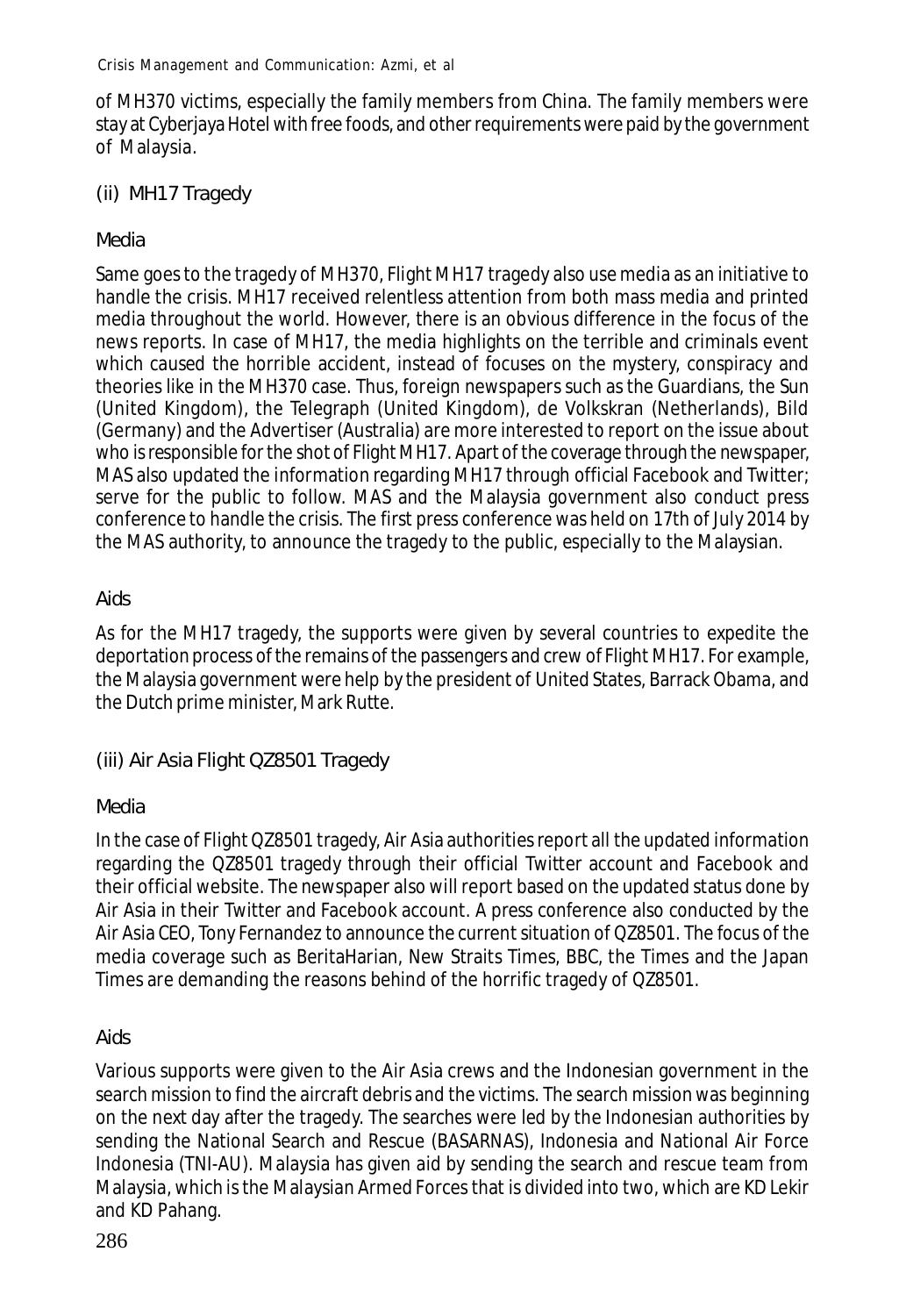### **Post Crisis**

#### (i) Missing MH370 Tragedy

#### *Media*

Various local and foreign mainstream media agencies give more attentions to the Flight MH370 tragedy, such as CNN, New Straits Times, The Mail, and Bernama. However, the focuses of the stories in every media was changed into the speculation and theories that related to the mystery of MH370. There are many rumours reported about the missing of Flight MH370. However, Malaysia Airlines and the Malaysia government are making clarifications about the false information and rumours by doing press conferences and making media statements in the Facebook page and Twitter. After the crisis, the press conferences were dwindled to daily as the progress of the search for the missing was noticeably slow.

#### *Aids*

The multinational support given by the foreign countries were increased. New Zealand, South Korea, the United Kingdom, France and ASEAN have joined the search and rescue operation. France Office of Investigation and Analysis for the Safety of Civil Aviation was collaborated with the China's Civil Aviation to investigate the MH370 tragedy. Meanwhile, the British company Inmarsat and the UK Air Accident Investigation Branch are responsible in providing the detailed satellite data analysis to be the reference for the search and rescue operation of the missing aircraft.

Apart of the international help from several countries in the search and rescue operation, the Malaysian Bar Council also gives the legal aid to the family members of the MH370 passengers and crews to ease and assists the burden of the families of the passengers and crews of MH370. The legal advice given by the team of lawyers to the victim's families would include issues pertaining to insurance, liability, procedure, possible causes of action and limitation period. The services of the legal aid will be pro bono (no payment required) as it is a normal practice under the Malaysian Legal Aid Scheme. Besides, financial aids also provided the families of MH370 passengers and crews. The families of passengers on the missing Malaysian passenger plane have begun to receive initial compensation payments of \$50,000 (£30,000) by Malaysia Airlines. The full payment will be given to the families of all 239 people on board by the Malaysia Airlines insurer, Germany Allianz. However, the payment will be received after the amount of compensation indicated and they have to wait until MAS announce the issue on the tragedy MH370 is over.

#### *Society*

After the MH370 tragedy, there are several ways used by the Malaysia Airlines and the Malaysia government that fall under society, which are, giving the compensation, motivational tolls given by the Malaysia citizens and the counselling services. The compensation was given to the families of the passengers and crews of Flight MH370's victims. The payment of compensation was given by the Malaysia Airlines insurer, a consortium led by Germany's Allianz and it was divided into two phases. The first phase, the families of MH370 will be given initial compensation payments of \$50,000 (£30,000). And it was hoped that it will ease the burden of the family members of Flight MH370. According to the International Civil Aviation Organisation, the relatives of all 239 missing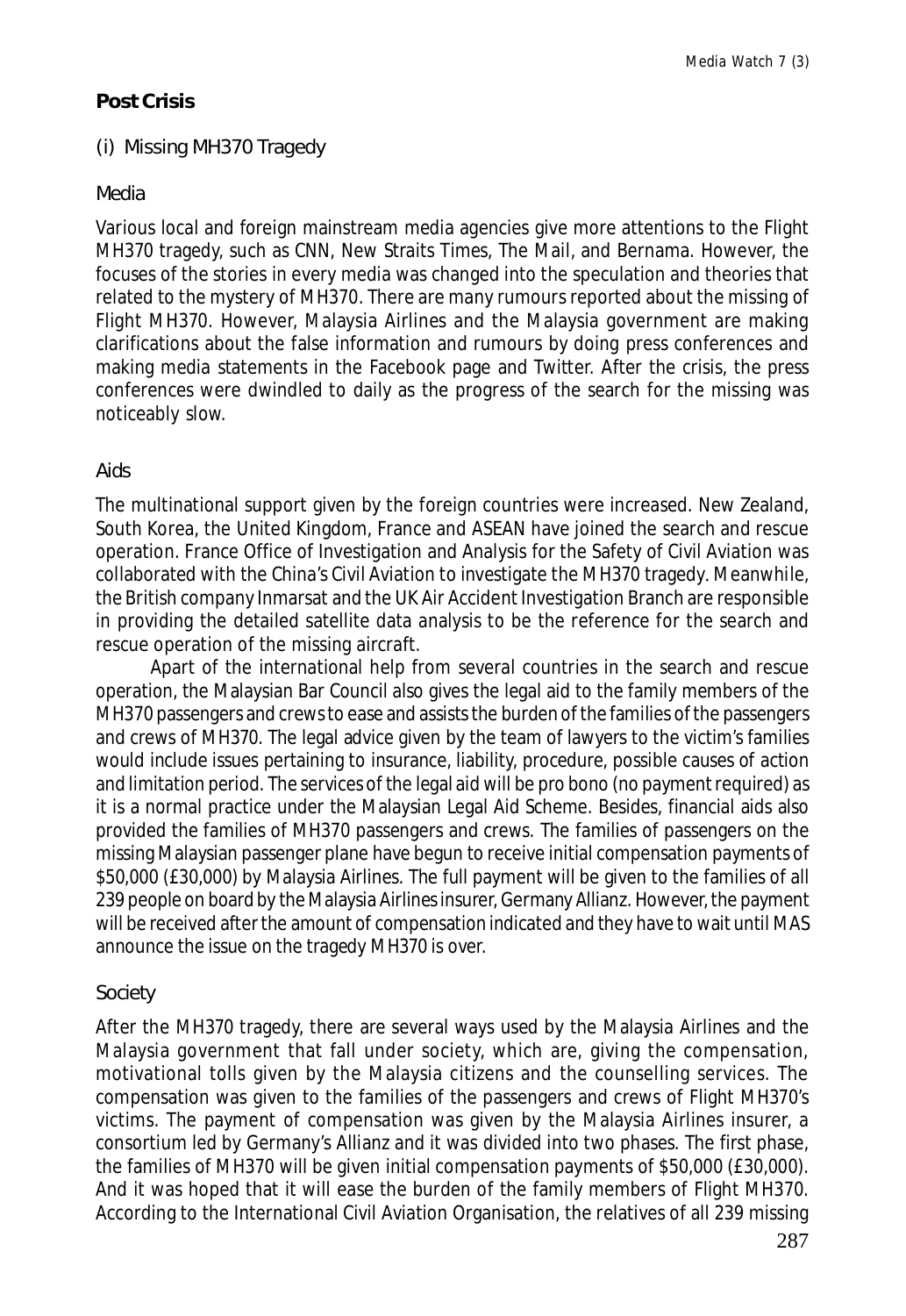passengers can claim up to \$175,000 since it was a plane crash. The Malaysian Deputy Foreign Minister, Hamzah Zainudin was assigned to be the head of the committee that support the next-of-kin of the MH370 passengers and the committee is complying all the claims made by the families and the full payment will be paid phase by phase after the tragedy of MH370 is declared as over.

As the families of the passengers and crews were mourning for their loss, the citizen especially Malaysian also overwhelming with sympathies. Many condolence messages were channelled via social network such as Facebook and Twitter and Instagram uploaded by the citizen of Malaysia to show their sadness and sympathies to the victim's families. Other than that, the Malaysian also had given the opportunity to sign on the wishing board as a symbolic of their supports towards the passengers and crews families, Malaysia Airlines and the nation for having the horrible tragedy. The wishing board then will be placed at the airport, supermarkets, hotel and other venues.

The last input of society for MH370 tragedy is the counselling services. The Ministry of Women, Family and Community Development will continue providing counselling for the families of passengers on board Malaysia Airlines flight MH370 until the mystery of its disappearance is resolved. The counselling services were led by its Minister Datuk Seri Rohani Abdul Karim. The main concern of these services was on the crisis counselling with focus on direct and action-oriented approach. The counselling services were divided into two stages, the first stage is taken a week during the crisis happen, which is during they were too distraught and shocked for it, so an intensive and private approach were taken by the counselling team. The second stage of counselling was given during the post crisis of the tragedy, which is a more open approach was taken since the families of the MH370 are able to accept the incident and they can think rationally. The team of counsellors were given their services by going to the families' residence, the hotel where they are staying, hospitals and airports, and the counselling team are available 24 hours.

### **Infrastructure**

The infrastructure given after the crisis can be divided into two, the infrastructure given to the victim's families and infrastructure given by the international countries in helping the search and rescue operation (SAR). As for the family members of the MH370 victims, especially the victim's family from China, which is about 153 passengers on board, was transported to Kuala Lumpur with a MAS flight and they were given privileges to stay at the three hotels which are Cyberjaya Hotel, Lido Hotel and the Everly Hotel in Putrajaya throughout the search of Flight MH370, to ensure the communication between the MAS authorities, the Malaysia government and the families from China regarding the MH370 tragedy going smoothly. All the expenses of meals and accommodations are sponsored by the government of Malaysia. Besides the accommodation, there were several ambulances and about 100 police stand-by in every hotel where the families reside.

Other than that, the Australian Hotels Association also give their accommodations to the families of Flight MH370 passengers to witness the recovery area and to be at the closest where the plane is believed to have jumped into the ocean. The victim's families were transported to Perth, Australia by the Malaysia Airlines flight. There is an agreement of the memorandum of understanding between Malaysia and Australia, in providing high technology equipment needed, during the search of MH370. The Defence Minister, Datuk Hishamuddin has organised the Royal Malaysian Navy, KD Mutiara and Bunga Mas 6 to be involved in the SAR operation by using the Malaysia militarised assets. Following them,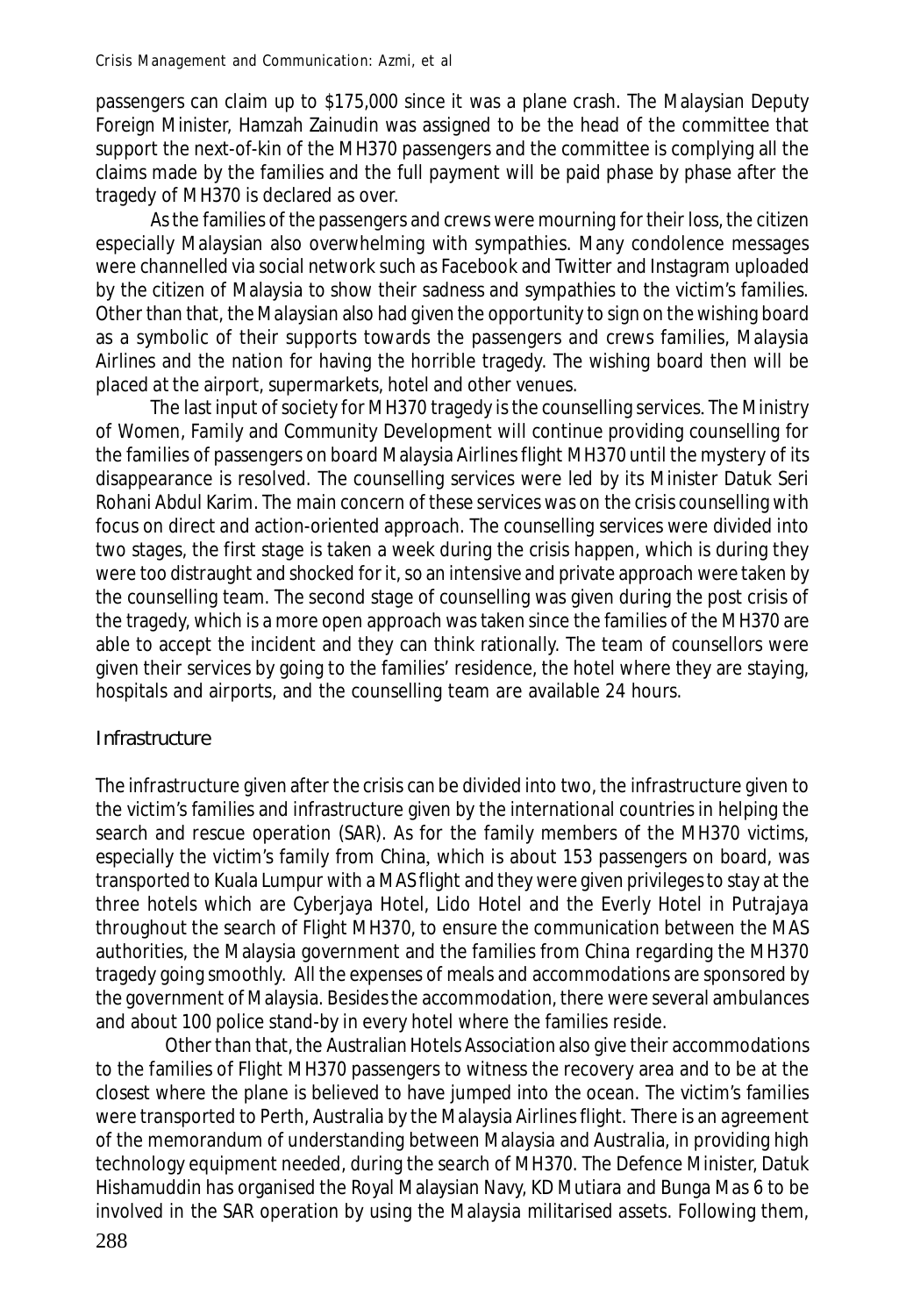are the other Royal Malaysian Navy vessel, the KD Mutiara, which equipped with multibean echo sounder, a Prosas Side Scan Sonar (Towed Synthetic Aperture Sonar) jointly supplied by Petronas, DefTech and Phoenix International, and a deep-towed side scan sonar with a remotely operated vehicle (ROV) provided by Boustead Heavy Industries together with iXBlue Australia. Australia and China provided their assets in the SAR operation, such as two naval vessels Ocean Shield and the UK's HMS Echo, which specialised in detecting the 'pings' from the black box recorder of the aircraft.

(ii) MH17 Tragedy

### *Media*

Like the Flight MH370, the media coverage for MH17 tragedy was increased after the crisis. However, the focus of the topics for MH17 was altered to the political disagreement between Russia, Ukraine and the other western countries, such as the United States and New Zealand. The news report were highlights the 'blame game' between these dominant powers while Malaysia was given less attention in the story, after the crisis and it gives Malaysia some time to recover from MH370 and MH17 tragedies.

### *Aids*

The aids provided for the Flight MH17 are different compared to the aids given to MH370 because the aid given for the MH17 tragedy are came in a form of multinational supports, such as from the United States and Australia, to quicken the process of repatriation of the remains of the MH17 passengers and crews and giving financial aids to the victim's families. These support can be seen on the 20th of September 2014, the United Nations Security Council, which was brought by Julie Bishop, Minister for Foreign Affairs of Australia, has adopted the resolution which demanded a safe access to allow the recovery of the MH17 victims, which orders the armed groups in the crash site to ceasefire, stop any actions that might interrupt the integrity of the site, and also claimed that all victims of the Flight MH17 be treated with dignity and brought home to their respective homeland to be laid to rest. Russia also requested to use its influence over the separatists to ensure safe return of the victims and to stop the conflict in Ukraine.

Other support was given by the Dutch Prime Minister, Mark Rutte. Mark Rutte had an intense conversation with the Russia's President and warned Vladimir Putin that he has "one last chance" to show that the Dutch is really means to give aid efforts to recover the victims of Flight MH17 and commanded Vladamir Putin to give a safe access to allow the recovery of the MH17 victims. Furthermore, a strong support from the European Union Foreign Ministers, threatened Russia with economic sanction if Russia did not cooperation in handing over the black box of MH17 and the bodies of the victims to the proper authorities. The EU threated Russia that they would impose a significant financial sanction against Russia if Russian-backed separatists continue to obstruct the investigation into the crash of the airliner. MAS also have offered a payment of GBP2980 to families of MH17 victims and the payment is considered as the financial aid, not compensation.

### *Society*

After the Flight MH17 shot down, the world leaders become the criticiser and demand an international investigation over the tragedy at the eastern Ukraine and justice for 298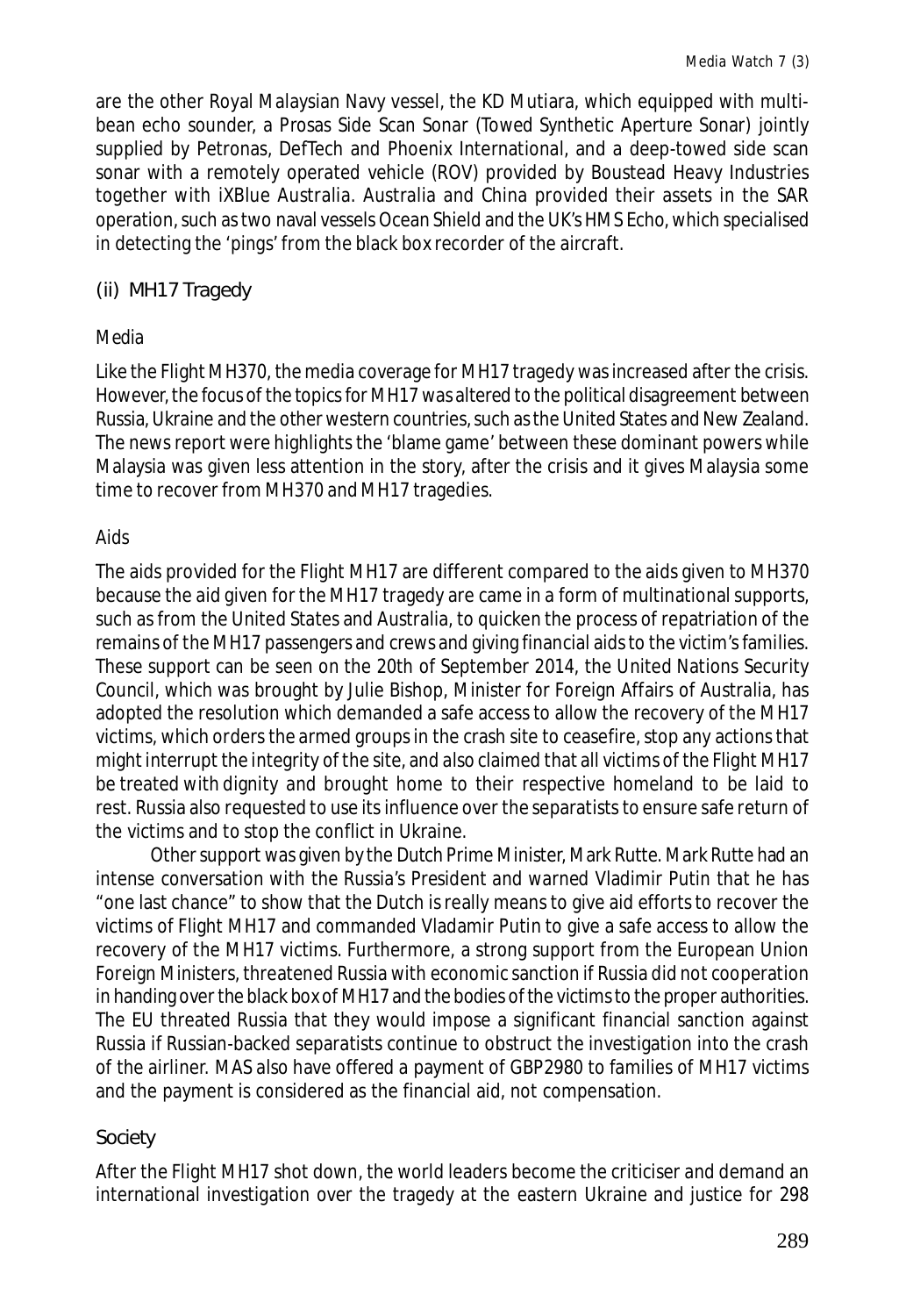deaths that could mark a pivotal moment in deteriorating relations between Russia and the West. President Barrack Obama demanded an immediate ceasefire in Ukraine and intensive investigation regarding MH17 tragedy. The United States Vice President, Joe Biden said it appeared the downing of the jetliner was not an accident and that it apparently was "blown out of the sky". The Australian Prime Minister, Tony Abbott appeared to go further than other Western leaders in apportioning blame, demanding the Moscow to answer questions about the "Russian-backed rebels".

Additionally, the German Chancellor, Angela Merkel who reverberated the other leaders and demand for a full investigation on the tragedy. Same goes to the Prime Minister of United Kingdom, David Cameron who condemned the government of Ukraine and called for those who involved in the incident to take the responsibility. He also said that MH17 is the most horrible disaster. The Dutch Foreign Minister, Frans Timmermans, also condemned the downing of the civilian airplane Flight MH17 as an act of crime as the passengers of MH17 are mostly from Netherland. He mentioned that the demise of 200 Dutch citizens in the incident has left a hollow in the heart of the nation and it has caused grief, anger and despair for the slow process of securing the crash site and recovering the remains of the victims. The MIKTA (the congregation of foreign ministers of Mexico, Indonesia, Korea, Turkey and Australia) also has expressed their condemnation of the shot down of Flight MH17 and said that it was a serious international crime committed that should be investigated immediately. However, a rare decision made by the Prime Minister, Datuk Seri NajibTun Abdul Razak on 19th July 2014, doing a major breakthrough by reaching an agreement with Ukrainian rebels to hand over the two black boxes from MH17. The agreement also included transporting the remains of the victims by train from the rebel-controlled town of Torez in eastern Ukraine to the government- controlled city of Kharkiv.

Other than that, to show the grief and sympathies of the society, the Netherlands declared a day of national mourning for its 154 dead and Malaysia has also declared a day of national mourning for the first time on 22nd of August 2014. Public sympathies also expressed via social media such as Facebook, Instagram and Twitter, also the wishing boards that have been placed in public areas such as airports, Hotels and others. Same goes to the MH370, the victim's families also given the counselling service by the Ministry of Women, Family and Community. The counselling services also available for 24 hours like MH370 counselling services. Additionally, the families of the passengers and crews of Flight MH370 are voluntary to offers counselling to the relatives of the MH17 victims.

### **Infrastructure**

The family members of MH17 tragedy were placed at the JW Marriott Hotel in Putrajaya so that they will get the updated information regarding MH17 tragedy, easily. The Minister in the Prime Minister Department, Tan Sri Joseph Kurup said the Malaysian government sent different religions representatives to the Netherlands to handle the funeral arrangements for victims according to the religious rites. Malaysian Consultative Council of Buddhism, Christianity, Hinduism, Sikhism and Taoism representatives were sent to Amsterdam to facilitate the repatriation of the remains of non-Muslims.

### (iii) Air Asia Flight QZ8501 Tragedy

# *Media*

An active update by the Air Asia CEO, Tony Fernandez in his Twitter account becomes the main attention of the local and western media coverage. The topic of the news media are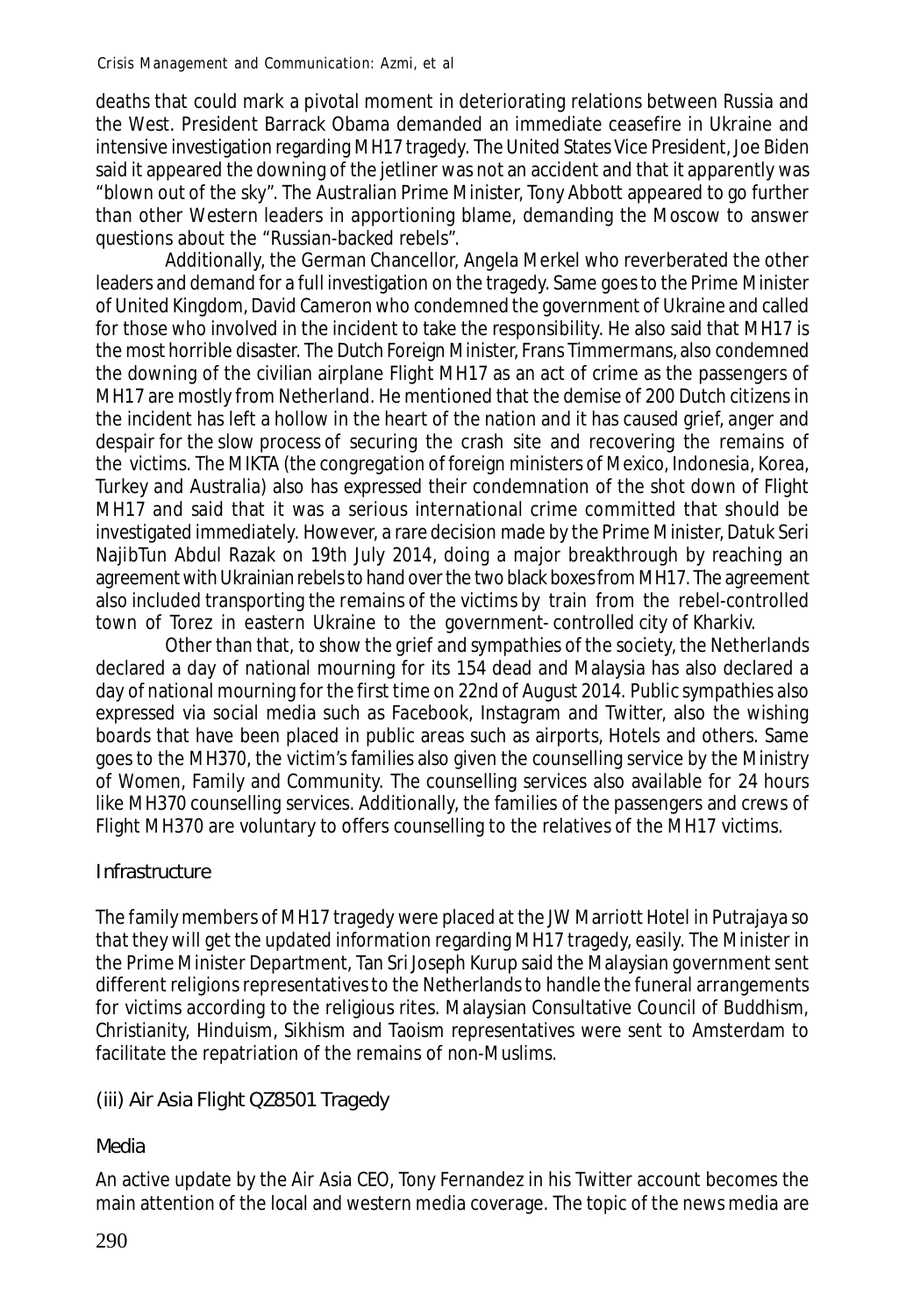focuses on the reason behind the tragedy of QZ8501. There are lots of theories and speculation related to the Flight QZ8501 tragedy. For example, some says that the accident was caused by the bad weather, no official permission of flight departs, and the aircraft explodes before jump into the ocean and many more theories. However, all the incorrect information and rumours were settled through immediate press conference, media statement in Facebook and updated information given by the Air Asia CEO.

### *Aids*

Many other countries have joined Indonesia and Malaysia in the search and rescue (SAR) operation in Java Sea, such as Singapore, and Australia. Singapore air accident experts, who are the specialists from the Air Accident Investigation Bureau (AAIB) and hydrography experts from the Maritime and Port Authority of Singapore (MPA) make up the team, who will also be bringing special equipment, depart to Indonesia to assist in recovery operations for Indonesia Air Asia flight QZ8501. Besides, Singapore has also offered a disaster victim identification team comprising officers from the Singapore Police Force and the Health Sciences Authority to identify victims, to the Indonesian authorities and the Republic of Singapore Air Force (RSAF) also sent two Super Puma helicopters to the search area, in addition to the two C-130 aircraft already deployed. Meanwhile, Australia gives a hand by sending the Australia Royal Force to help in the search and rescue operation. Australia has offered to send a P3 Orion aircraft to help in the searching of the aircraft debris.

Financial aids also given by the Air Asia Company to the family members of the victims. The letter of compensation acceptance was given to the next-to-kin of the QZ8501 passengers and crews. The letter reportedly said that the compensation of US\$24,000 or RM84, 700 was given for each family member on board the Flight QZ8501 plane that had carried 157 passengers and seven crew members on a flight from the Indonesian city of Surabaya to Singapore on December 28th.

### *Society*

There are various mediums used by Tony Fernandez and the staffs of Air Asia to serve the society, especially the family members of the passengers and crews of Flight QZ8501. One of it is giving the compensation to the victims' families. The Air Asia CEO, Tony Fernandez, was actively expressing his regret and apologise to the family members of the QZ8501 victims through press conferences and social media especially his official Twitter and ask support from the citizens especially the Indonesian and the Air Asia crews to persevere in facing the accident. The CEO of the Air Asia also gives his attention to the members of the Air Asia Big Shot, not only the public, generally. Tony Fernandez sends a personal letter to every member of the Air Asia Big Shot. The letter were portrayed the CEO's regret on what happen to the aircraft QZ8501 and the horrible unfortunate that happen to the passengers and crews of QZ8501, and also asked for support and sympathies from the members of the Air Asia Big Shot.

### **Infrastructure**

After the crisis, the families of Flight QZ8501 passengers and crews were immediately transported to Indonesia by Air Asia and were placed at the accommodations nearby with search and rescue area.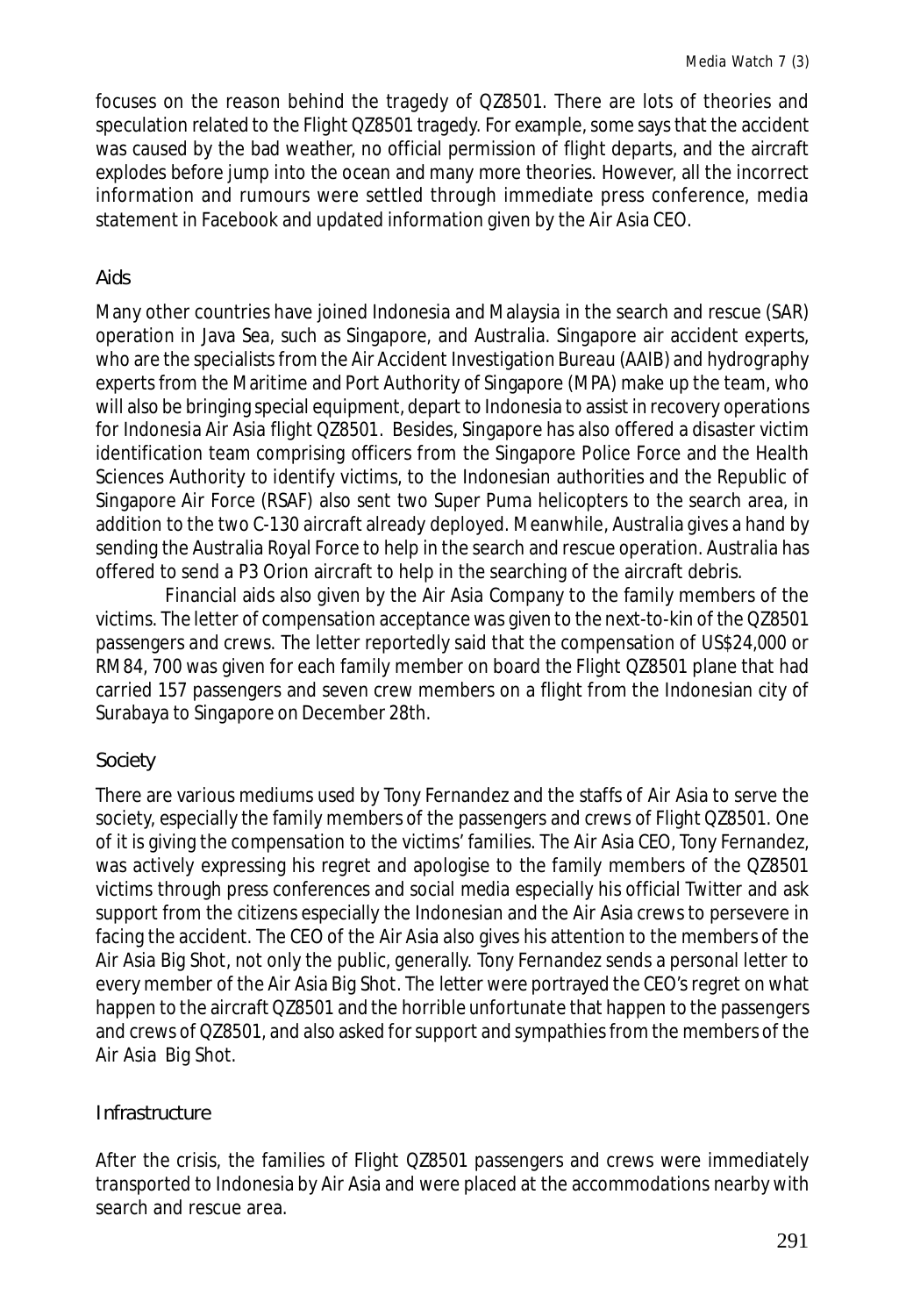# **Quantitative Data**

The findings for the qualitative data will be based on the questionnaire constructed. There are three sections in the questionnaire. Section A and B containing Likert questions which comprises into two phases, before crisis that contain three questions and after crisis which contain four questions. The questions will evaluate the perception of the stakeholders toward the organisation before and after the crisis. Meanwhile, section C is comprises of three objective questions and two open-ended questions. This section will evaluate the opinions of the public towards the effectiveness of the crisis management used by both airlines company. The questionnaires were distributed to 20 respondents and will be analysed section by section.

Section A: Air Asia QZ8501 Tragedy (Before Crisis)



Figure 2. Result of Section A (Before crisis)

Based on the graph above, the first question is "I preferred Air Asia as my number one choices when I go somewhere by airplane". Among the 20 respondents, 17 respondents are preferred Air Asia as the number one choice to be their airlines transportation and 3 respondents said that they are strongly agree that Air Asia is their preference airlines. In question 2 "I believe that Air Asia is a safe airline company", two respondents are undecided, 13 respondents agree with the statement and the other 5 respondents said that they are strongly agreed with the statement. For question 3 "Air Asia is able to handle the crisis they faced, effectively", 3 respondents state that the statement is undecided, 10 respondents agree and 7 respondents are totally agreed with the statement.

# **After Crisis**

For the after crisis, question 1 "I preferred Air Asia as my number one choices when I go somewhere by airplane", 15 respondents said that they are agree with the statement and the rest said they are totally agree. Question 2 "I believe that Air Asia is a safe airline company even after the incident", 2 respondents disagree with it, 3 respondents said it was an undecided statement, 13 respondents agree and the other 2 are strongly agreed with the statement. Question 3 "Air Asia is able to handle the crisis they faced, effectively", 15 respondents agree with the statement and 5 said they are totally agree. Lastly, question 4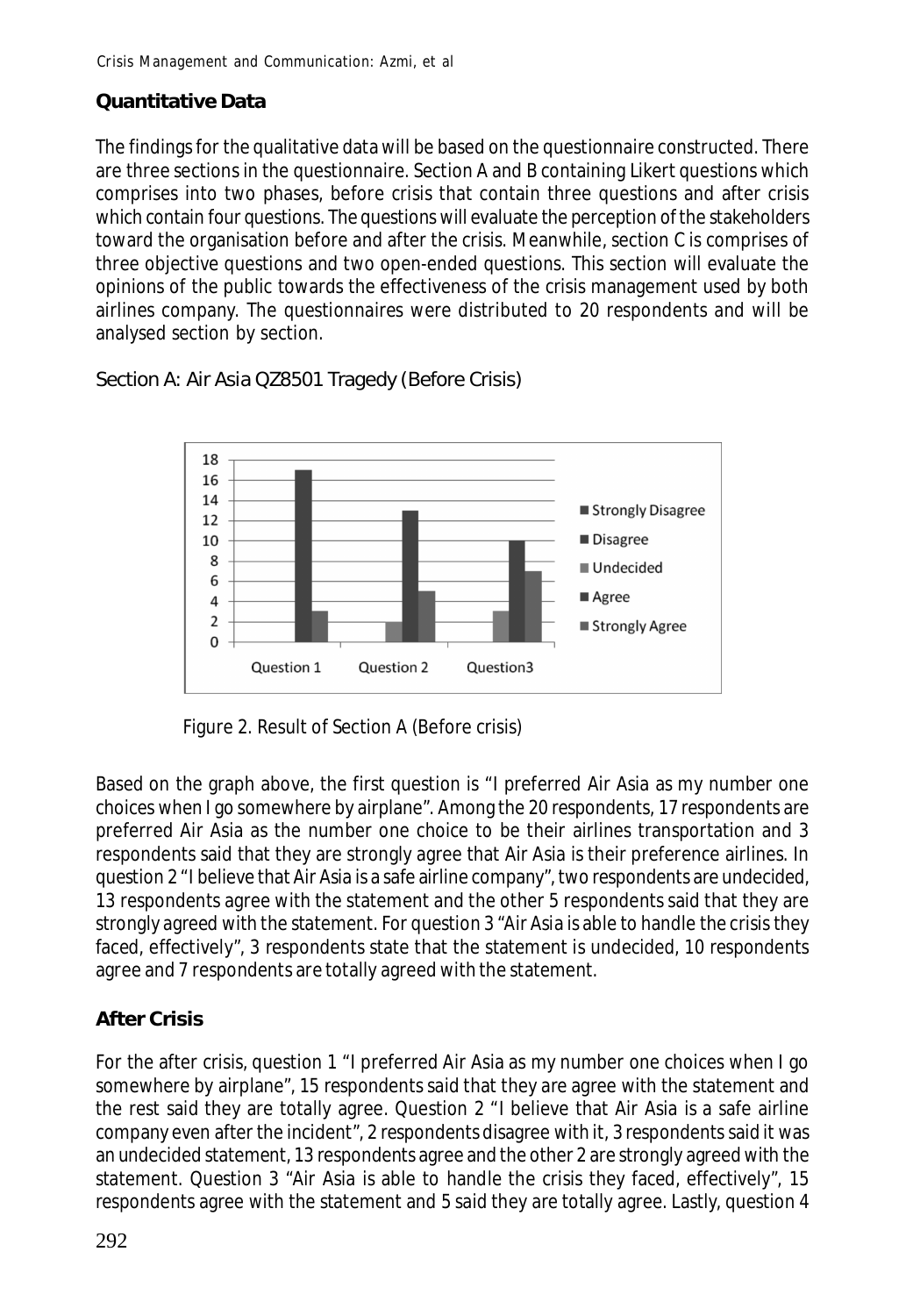"My trustworthy to Air Asia is still the same even after the incident", 3 said it is undecided, 15 respondents said they agree and there said they are totally agree.



Figure 3. Result of Section A (After crisis)

### Section B: Malaysia Airlines Flight MH370 and MH17 Tragedies (Before Crisis)



Figure 4. Result of section B (Before crisis)

Based on the graph, question 1 "I preferred MAS as my number one choices when I go somewhere by airplane", 3 respondents said they are disagree, 7 respondents are undecided, and 10 respondents are agree. Question 2 "I believe that MAS is a safe airline company", 2 respondents disagree, 2 respondents are undecided, 11 respondents are agreed and the rest are strongly agreed. Question 3 "MAS is able to handle the crisis they faced, effectively", 5 respondents are undecided, 13 respondents are agree and 2 respondents are strongly agree with the statement.

### **After Crisis**

Based on the graph, question I "I preferred MAS as my number one choices when I go somewhere by airplane", 3 respondents said they are disagree, 8 respondents are undecided, 8 respondents agreed, and 1 respondent is strongly agree. Question 2 "I believe that MAS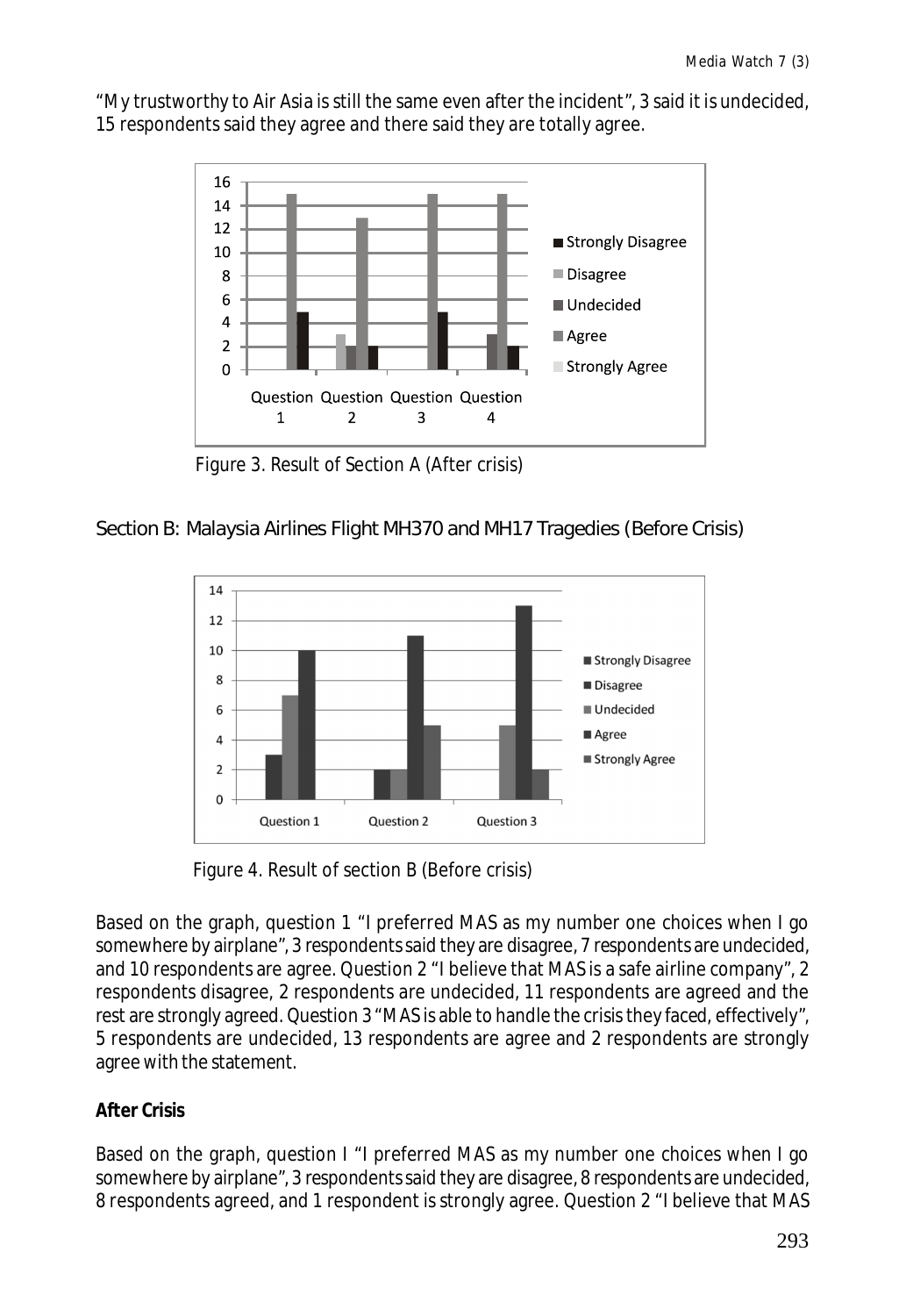is a safe airline company even after the incident", 5 said strongly disagree, 2 said disagree, 5 respondents are undecided and the rest are agreed. Question 3, "MAS is able to handle the crisis they faced, effectively", 10 respondents said they are disagree, 3 respondents are undecided and 7 respondents said they are agree. Lastly, question 4 "My trustworthy to MAS is still the same even after the incident", \* respondents disagree, 5 respondents are undecided, 5 respondents are agree and 2 respondents are strongly agree with the statement.



Figure 5. Result of section B (After crisis)

Based on the graph, question I "I preferred MAS as my number one choices when I go somewhere by airplane", 3 respondents said they are disagree, 8 respondents are undecided, 8 respondents agreed, and 1 respondent is strongly agree. Question 2 "I believe that MAS is a safe airline company even after the incident", 5 said strongly disagree, 2 said disagree, 5 respondents are undecided and the rest are agreed. Question 3, "MAS is able to handle the crisis they faced, effectively", 10 respondents said they are disagree, 3 respondents are undecided and 7 respondents said they are agree. Lastly, question 4 "My trustworthy to MAS is still the same even after the incident", \* respondents disagree, 5 respondents are undecided, 5 respondents are agree and 2 respondents are strongly agree with the statement.

### **Section C: Air Asia**

For section C, the first question "How do you feel Air Asia has handled QZ8501 situation", 18 respondents choose the first answer which is Air Asia handle it as perfectly as could be expected and 2 respondents said Air Asia handle it in a good way but still need to be improved. The reasons given in the open ended question are,



Figure 6. Result of Section C (Air Asia)

Tony Fernandez and the Air Asia crews are able to solve the problem in a short time and Air Asia used an effective approach compared to MAS.

**MAS**

Based on the graph, 15 respondents said the crisis management is not bad, but could still be improved, 3 respondents said it was quite bad, although MAS seems to take it well and 2 respondents said it was a horrible crisis management and decided to never flying with MAS again. The reasons given in the open ended-question are MAS give a slow action,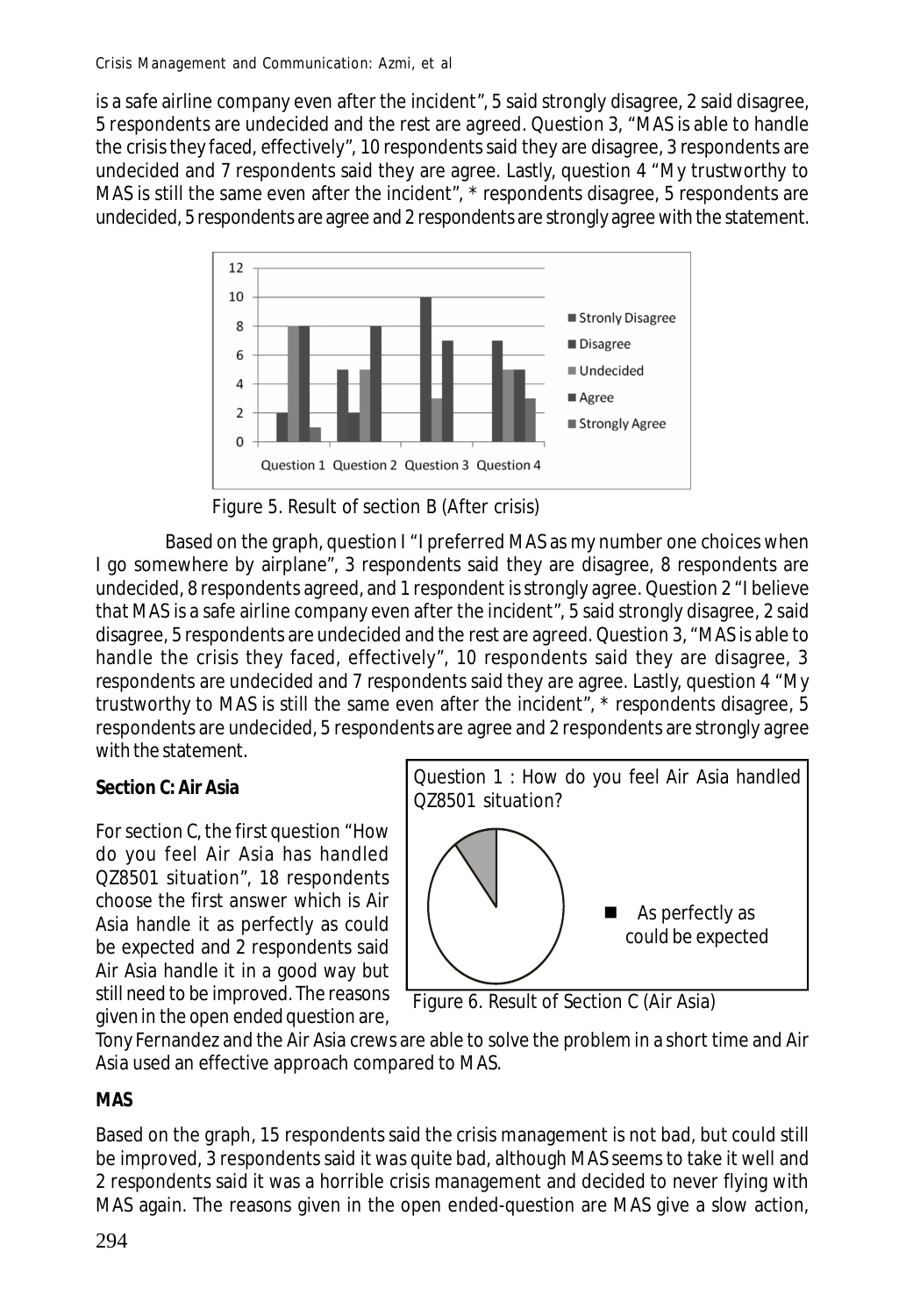complicated and a lot of false information during the crisis and some respondents say MAS take a longer time to solve both crisis, MH370 and MH17.

### **Conclusion**

The discussion in this study will compare the crisis strategies taken by Malaysia Airlines (MAS) and Air Asia during and after the aircraft



Figure 7. Result of Section C (Air Asia)

incidents. Additionally, the discussion will focus on the effectiveness of the crisis management conducted by both airlines companies and the perceptions of the stakeholders towards the airlines management, after the crisis. The analysis will be compared with the past research that studied the same field.

Comparison between MAS and Air Asia Crisis Management Approaches

Based on the qualitative data collected, it can be found that there is an obvious difference between the crisis management used by Air Asia and Malaysia Airlines (MAS). As MAS is a government-based company, there is a political elements involved in handling the incident of MH370 and MH17. So, it is not only involved one organization, but two major organizations in handling the crises. Flight MH370 and MH17 tragedies are not only affected the reputation of the MAS organization, but also the reputation of the Malaysia government in handling the crises. This is parallel to the research conducted by Abu Bakar, Hamzah, & Muhammad (2014) which stated that the influences of political (the Malaysia government) will gives a big impact the reputation of the whole country because the incident of Flight MH370 and MH17 are the incidents that required many political power involved, to solve the crisis, such as pro-Russia, Ukraine and the United States, which makes the crisis complicated. Meanwhile, Air Asia is a non-government based company so the approach used in handling the crisis is a way different compared to Malaysia Airlines. Air Asia only deal with the Indonesia government itself without involving the Malaysia government political power in it.

MAS and Air Asia also different in terms of the response while facing the crisis. During the crisis, MAS give a slow response regarding the crisis. The first media statement was at 8.13am, March 8, 2014, which is 6 hours after the incident. The slow response of MAS regarding to the crisis is affecting the perception of the public and the media on the MAS and the Malaysia government because it already show the first action taken by MAS is already portrayed the management quality of MAS and the Malaysia government. This is parallel to the research done by Ulmer (2001) which said that the quality of the actions taken in the early stages of response phase is a vital step because it affects the stakeholder, and sometimes being differences between life and death. Moreover, if the organization did not take an immediate action to respond to the crisis, the media will accuse and makes speculation that the organization is acting irresponsibility and ignoring the crisis (Romenti & Valentini, 2010). On the other hand, Air Asia gives a fast response to the Flight QZ8501 tragedy. Curt Lewis, president of Curt Lewis & Associates in Arlington, Texas, an airline safety and accident investigation consultant said, "The Indonesian government and Air Asia have responded more rapidly and with more accuracy to their customers, family members, and the media in general in comparison to the Malaysian accidents." This kind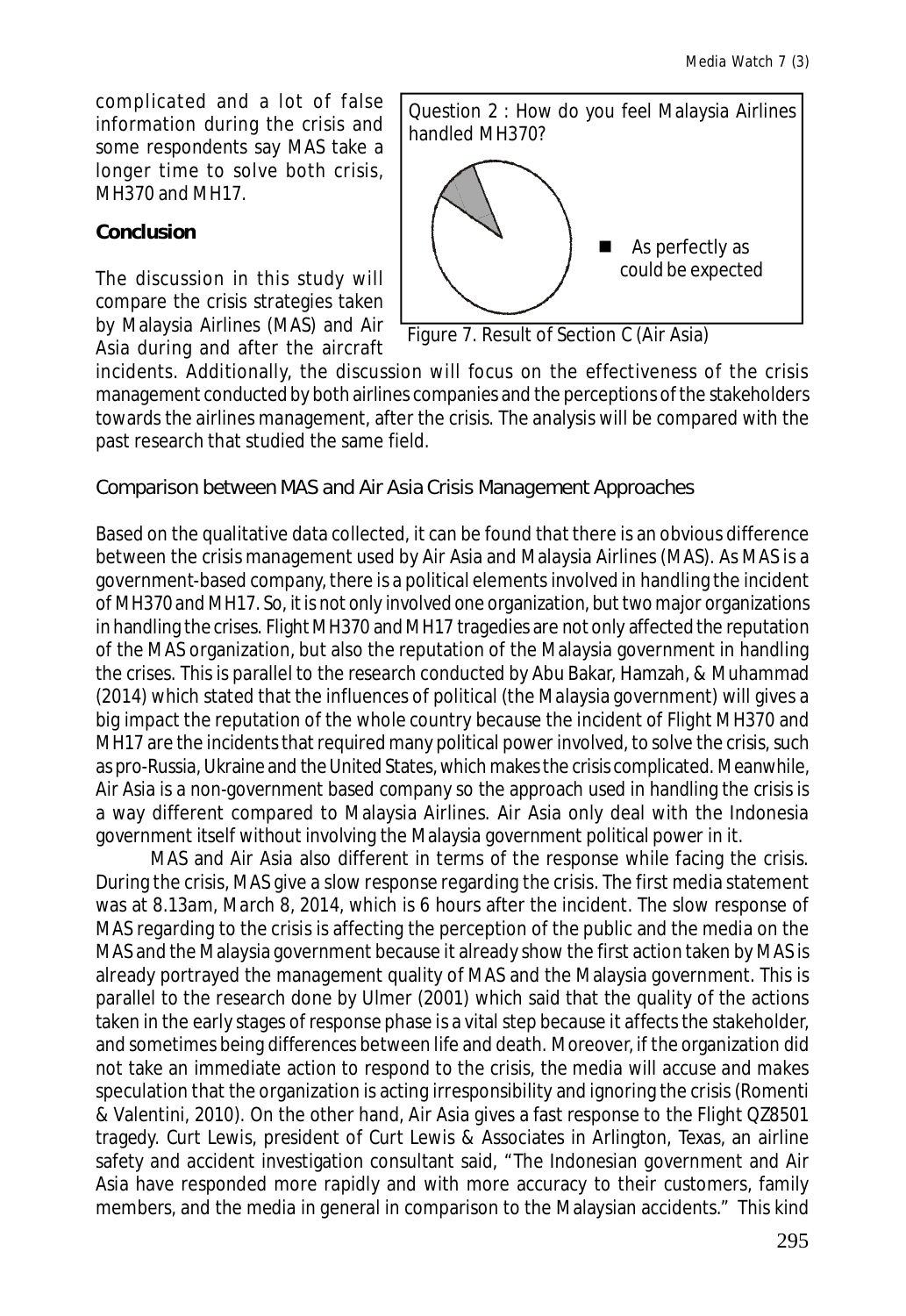of action will gives a positive perception of the media and the stakeholders towards Air Asia as media coverage given by the media during the crisis have a large effect on the organization (Romenti & Valentini, 2010).

The difference also can be seen on the preference of the type of media as the main medium in giving the updated status of the crisis. As can be seen in the Air Asia crisis, the CEO, Tony Fernandez is using social media, which is Twitter and Facebook as the main medium in conveying and updating the latest information about the incident. As Tony Fernandez know that social media is the fastest medium that can be used to report the information and everybody in the world using social media, so it is an easier approach that can be used to tell the people all over the world about the Flight Q8501 tragedy. Differ from Air Asia, Malaysia Airlines preferred press conferences and newspaper as the main medium to report about the updated status of the tragedy. This preference is influenced by the political power that involved in handling the crisis because politician usually used press conferences in a formal setting when they want to declared something. So, late information update was take place as the information only can be announced through official statement in the press conferences and not all the people will watch the conference. Apart of the differences, there are also some similarities in terms of the crises management taken by MAS and Air Asia. Both airlines companies were offered the financial aids or compensation to the family members of the tragedies' victims. As already mentioned, stakeholders is the most important members that should be take care of during the crisis happen (Coombs & Holladays). So, the financial aids are given to the next-of-kins for every passengers and crews of Flight MH370, MH17 and QZ8501. By giving the compensations, the airlines companies show their responsibility towards the crises and it will affect the evaluation of the stakeholders towards both airlines companies. This is parallel to the theory proposed by Coombs and Holladay (2002) which stated that stakeholder perceive the crisis and the organization based on whom they are perceived to be responsible for the crisis (Coombs & Holladay, 2002). So, by giving the compensation, the organization may be protecting their reputation by minimizing the perception stakeholders have of the responsibility of the organization for the events (Stephen et al., 2005; Coombs & Holladay, 2002).

The other similarities between MAS and Air Asia are using media coverage as a channel in giving the updated information regarding to the tragedy of MH370, MH17 and QZ8501. Both airlines used social media such as Facebook, Twitter and Facebook to give updated status about the tragedies. Other than that, both airlines also give an official statement through newspaper press releases and press conferences.

### Effectiveness of Malaysia Airlines and Air Asia Crisis Management Strategies

The effectiveness of the crisis management strategies of MAS and Air Asia were analyzed based on both qualitative and quantitative data obtained. Based on the result obtained from the questionnaire, it can be seen that there are differences in term of perception of the public towards MAS and Air Asia before and after the crisis.

296 In Section A, the questions are focuses to the perception of the public towards Air Asia. As an excellent airlines company with various achievements, it makes the company to be the best choice of airlines among the others. The excellence background, it affects the preferences of the public or stakeholder to choose Air Asia as the main airlines transportation. This reputation also will make the stakeholders to trust the organization as the safe airline and their ability to handle any crisis. However, after the crisis, there is a slightly declined in terms of trustworthy among the stakeholders in choosing the airlines as their main airline company. So, it shows that there is a slightly change in the perception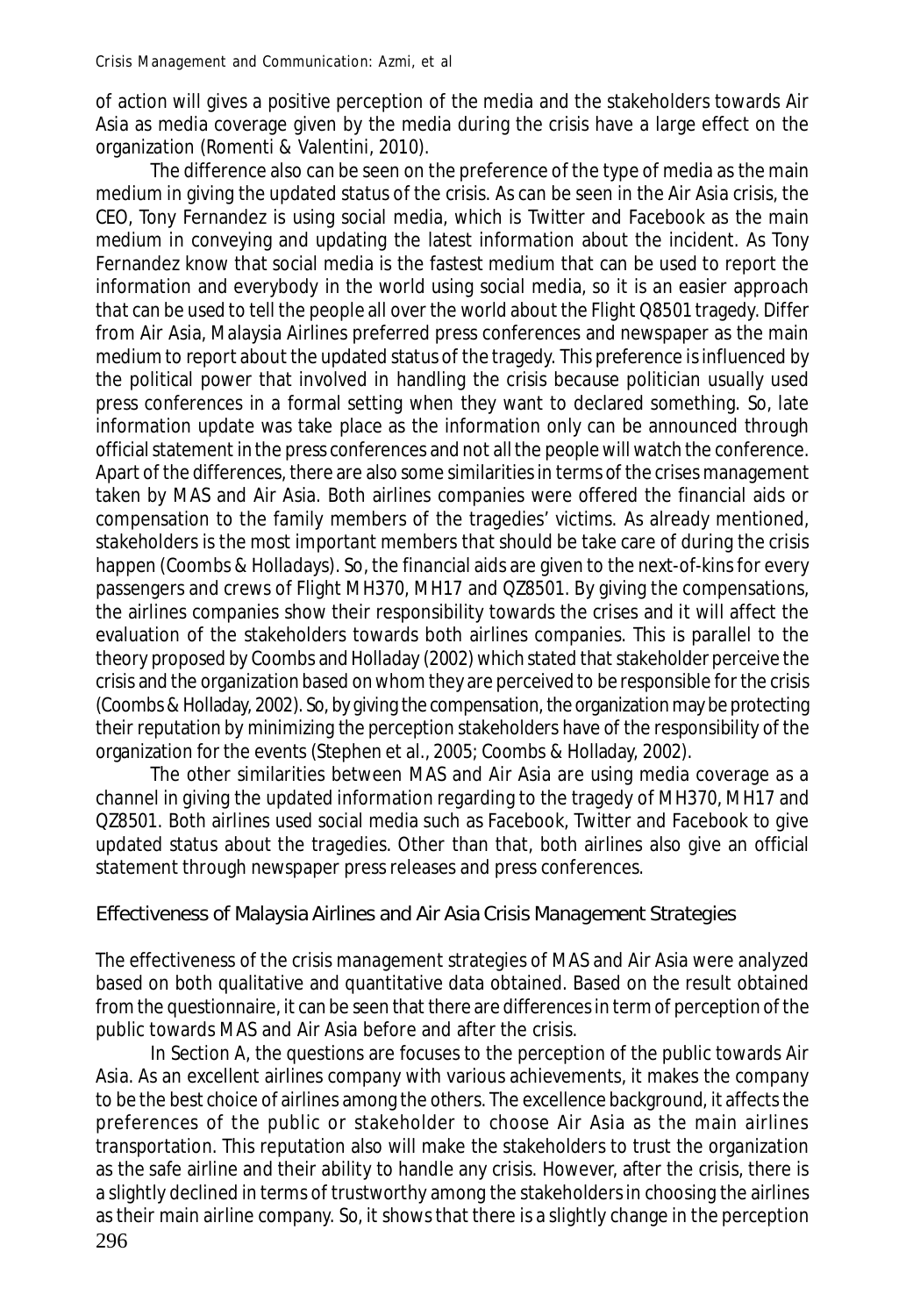of the stakeholder towards Air Asia. This analysis were supported by Rhee & Valdez, (2009) a bad relationship between the stakeholder and the organization also affect the perception of the stakeholder towards the company, as it is a sign of lacking capabilities in multiple area, especially in handling the crisis.

In Section 2, the questions are focuses on the perception of the stakeholders towards Malaysia Airlines before and after the tragedies of Flight MH370 and MH17. Based on the findings it shows a drastic decreased in every result. Before the crisis, the perceptions of the stakeholders are already in the unsatisfactory level and after the crisis the perception of the stakeholder becomes worst. This is supported by a research which stated that if the organization has a past crisis history, the organizationswill suffer worse damage to their reputation as the crisis was repeated, and if the crisis is getting worse, it will cause more damage to the organization (Coombs, 2004). As Malaysia Airlines already has another aircraft crashes before the MH370 and MH17. Before the incidents of MH17 and MH370, there are also other incidents related to MAS, such as on 1977 that involved 100 passengers and crews died in Flight MH653. Besides, there is also an accident on 1995 which caused 34 people died on board. So, the past crises have already given a negative impact to the Malaysia Airline organization.In Section C, the stakeholders believe that Air Asia has handled the QZ8501 crisis better than MAS who involved in two tragedies, which are MH370 and MH17. The result shows the trustworthy of the stakeholders toward both companies in handling the crises and it is also influenced by the effectiveness of the crisis management strategies used by Air Asia and MAS.

Based on the content analysis conducted by the researchers, it can be seen that Tony Fernandez, used four crisis strategies to handle QZ8501 tragedy. Firstly, giving respond quickly with action. Barely an hour after the incident was announced via Air Asia's own twitter, Tony managed expectations before them by updating an official statement regarding to the tragedy. Three hours later, Tony was on a flight to Surabaya, with clear intentions of exactly why he was doing that. Several newspapers also started covering him in a very flattering light.

Secondly, do not put the blame on others. The CEO of Air Asia is more focus on how to solve the problem rather than searching the reason and who should be blame. So, to avoid the crisis becomes more complicated, Air Asia only used defensive strategies such as denial to have the sympathies by the public and it was supported by Coombs and Holladay (2002), which stated that for the accidents where there are no additional factors, organizations are more likely to use defensive strategies like denial, excuses of the crisis existence and portraying the organization as a victim and reminding the stakeholders about the organization past accomplishments.

Thirdly, is by telling people where to find information so they do not have to look for it themselves, because rumors spread faster than facts. So, to avoid it, Air Asia has using the social media to update the recent information about QZ8501, as it was a fastest way to give information rather than newspaper.

Lastly, be sincere and transparent. As Air Asia used social media as their main medium, Tony used the language that connected people, to make them feel that he cares. Compare to what the actions taken by MAS with MH370 tragedy. The crises management used is more confusing and complicated, where no one knew what was happening and the Prime Minister of Malaysia conduct the first statement a full 9 hours after the incident which basically did not tell the public anything about the incident. Moreover, MAS is more to the "blame-game" as it related to some political issues, so the international power such as the United States, Russia and Ukraine, MAS and Malaysia government are busy to find the person who should responsible for the tragedy rather than solve it.